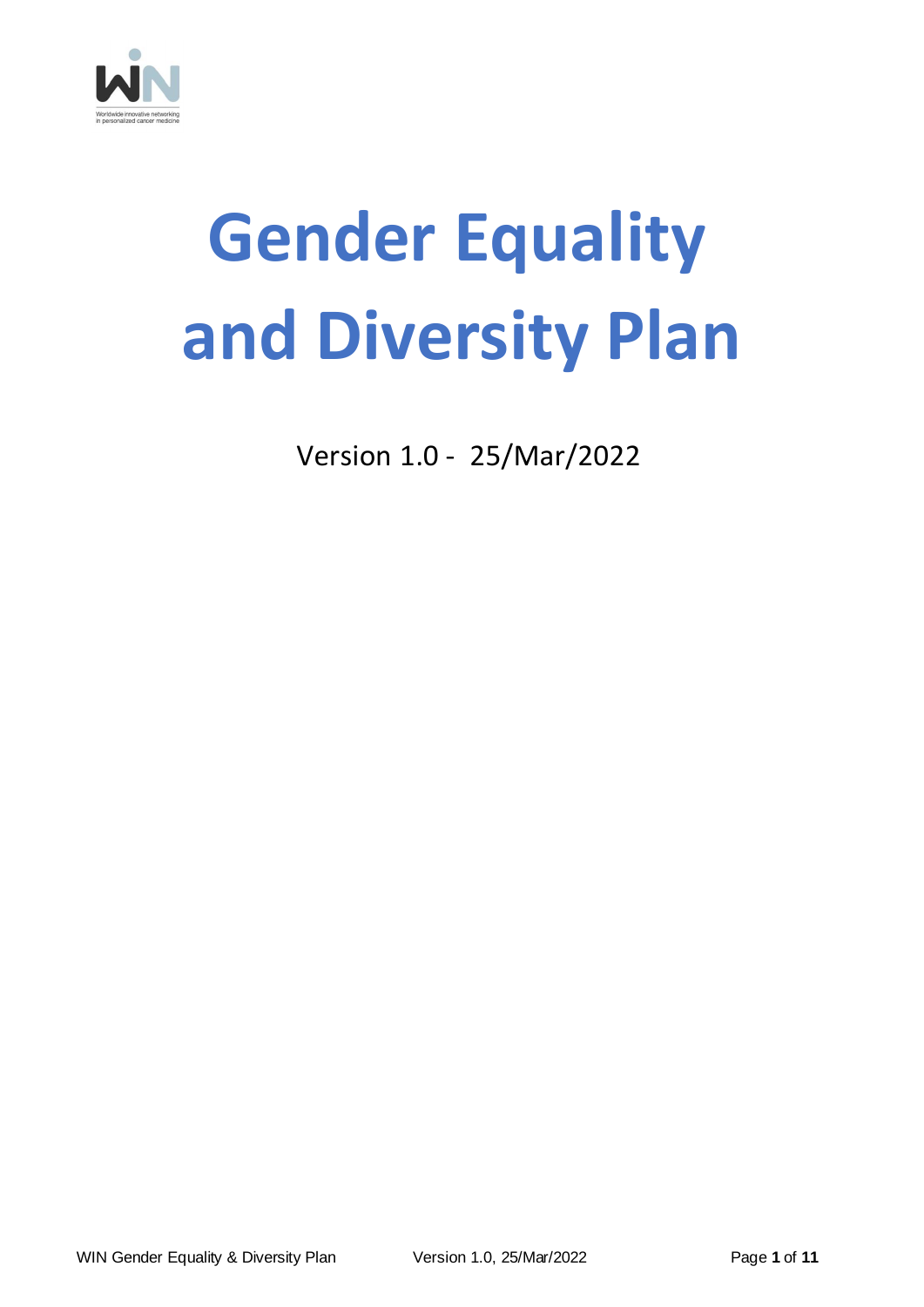

# **TABLE OF CONTENTS**

| 4.7. IMPROVING GENDER BALANCE IN RESEARCH PROJECT/TRIALS ORGANIZED BY WIN AND PUBLICATIONS  11 |  |
|------------------------------------------------------------------------------------------------|--|
|                                                                                                |  |
|                                                                                                |  |

# <span id="page-1-0"></span>**LIST OF ABBREVIATIONS**

| EODO | Equal Opportunities and Diversity Officer |
|------|-------------------------------------------|
| GEDP | Gender Equality and Diversity Plan        |
|      |                                           |

**WIN** Worldwide Innovative Network Association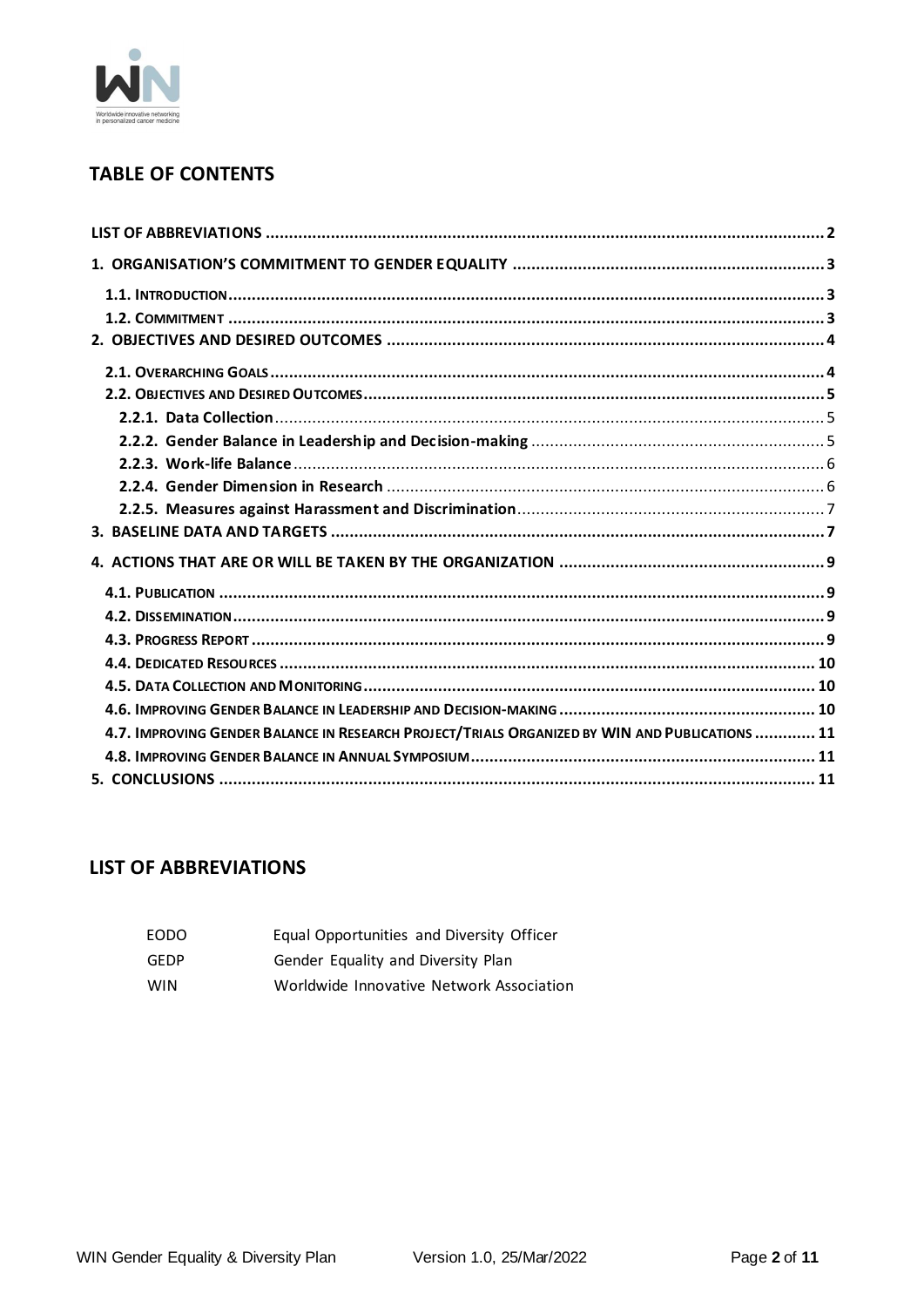

# <span id="page-2-0"></span>**1. ORGANISATION'S COMMITMENT TO GENDER EQUALITY**

### <span id="page-2-1"></span>**1.1. Introduction**

The Worldwide Innovative Network (WIN) Association is a non-profit non-governmental association incorporated in France, under the Law July 1, 1901 and its implementing decree dated August 16, 1901. The Worldwide Innovative Network (WIN) Association is identified with the Répertoire National des Associations under N° W943002649.

The purpose of WIN is to promote translational cancer research and state-of-the-art methods and technologies to expedite progress in the field of early cancer diagnosis and personalized cancer treatment. WIN assembles 35 member-institutions from academia, industries, cancer research organizations and patient advocates from four continents.

- WIN organizes research projects and clinical trials that explore state-of-the-art Precision Oncology approaches that aim to significantly improve the outcome of cancer patients.
- WIN also contributes to enhance learning across and between countries/continents and healthcare sectors by sharing information through an annual WIN symposium with renowned leaders from all cancer stakeholders.

WIN is led by an Executive Committee, a Directorate and a General Assembly constituted by representatives from the member-institutions (not employed by WIN). Several standing committees are also in place to respond to specific needs that are also constituted by representatives from the member-institutions. WIN daily activities are conducted by the Operational Team.

# <span id="page-2-2"></span>**1.2. Commitment**

When it comes to hiring, determining governance roles and project participants, promoting and developing talent, one of the guiding principles followed at WIN is not to make any gender distinctions. In the pursuit of research excellence, it is considered essential to know how to take advantage of all talents. WIN is committed to promoting transparency in selection processes, and to achieve equity and excellence in its governance and project participants.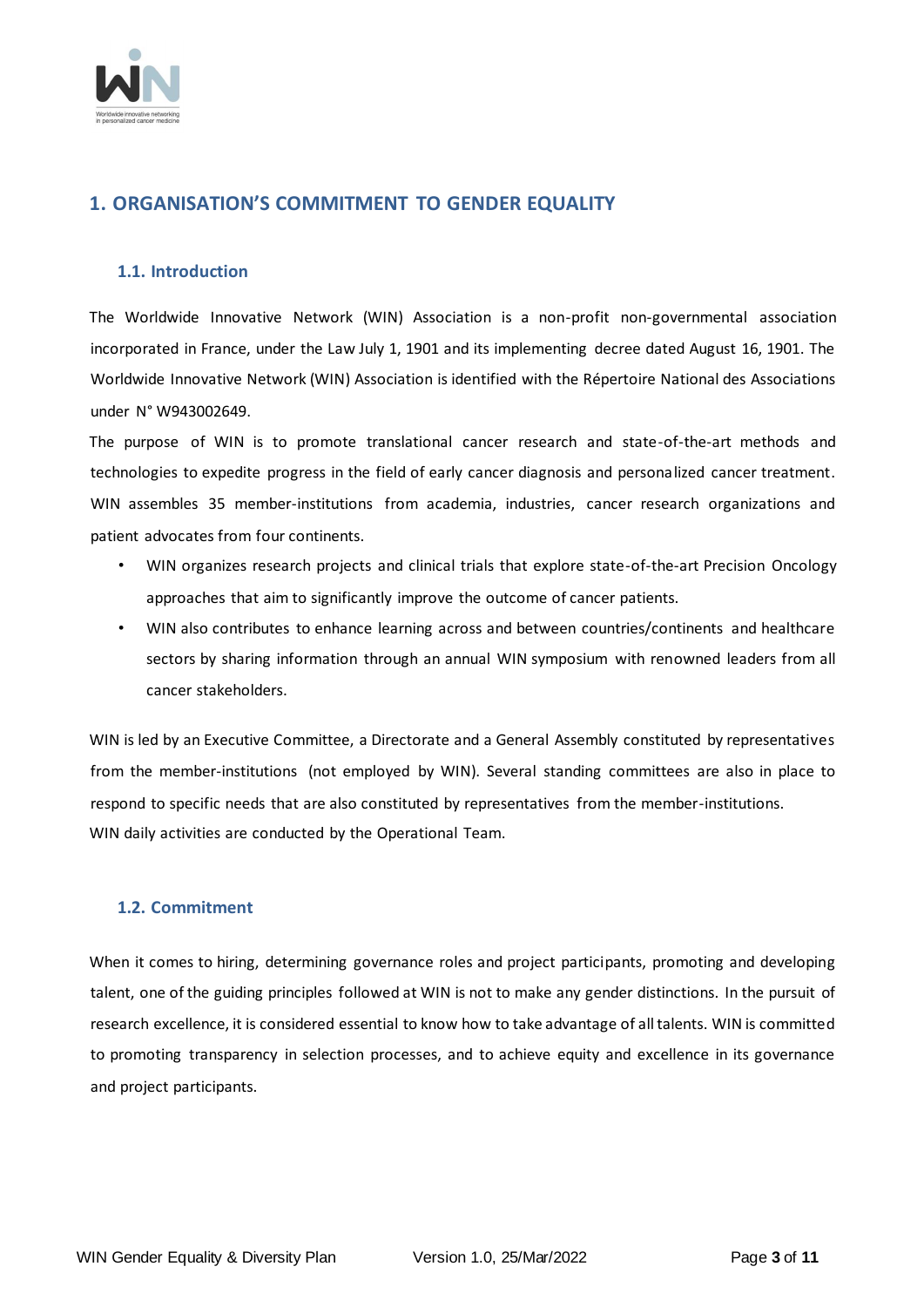

WIN is by nature a cosmopolitan, intercultural, gender-equal and inclusive organization and is committed to ensuring that no one is discriminated against on the basis of age, gender or gender identity, ethnic or social origin, physical or mental impairment, sexual orientation, religion or belief, or marital status. Furthermore, WIN believes that in order to achieve its ambitious goals, the different perspectives and approaches of

women and men should complement each other and therefore in particular more women should be involved in scientific leadership positions, governance and research projects/trials conducted at member sites. It is therefore essential to take measures to ensure a modern, diverse and family-friendly work culture.

WIN is committed to fostering equal opportunities for women and men and is aware of the added value of diverse teams at all work levels. Governance, Standing Committees and the Operational Team are committed to provide equal opportunities and promote women and men according to their professional and personal potential. This Gender Equality and Diversity Plan (GEDP) is intended to serve as a further instrument to ensure the maintenance and development of appropriate measures to promote work-life balance, equal opportunities and diversity in the sense of a diverse corporate culture. WIN thus regards the realization of these goals as a central task of its governing bodies.

At WIN, the governance is supported by an Equal Opportunities and Diversity Officer (EODO), who is in charge of promoting equal opportunities for all interested and qualified parties. The Equal Opportunities and Diversity Officer has financial and personnel resources in accordance with the objectives of the GEDP presented here. Within the framework of this GEDP, the EODO collaborates internally primarily with the Executive Committee*.*

# <span id="page-3-0"></span>**2. OBJECTIVES AND DESIRED OUTCOMES**

# <span id="page-3-1"></span>**2.1. Overarching Goals**

- **-** Promote diversity, equality and inclusion internally and in our work with others.
- **-** Be accessible and treat people with dignity and respect in every interaction.
- **-** Work collaboratively with other like-minded organizations.
- **-** Ensure a diverse cadre of researchers are attracted to, retained and working on our cancer research projects.
- **-** Organize research of the highest quality that is relevant to and accessible to a wide and diverse population of research participants.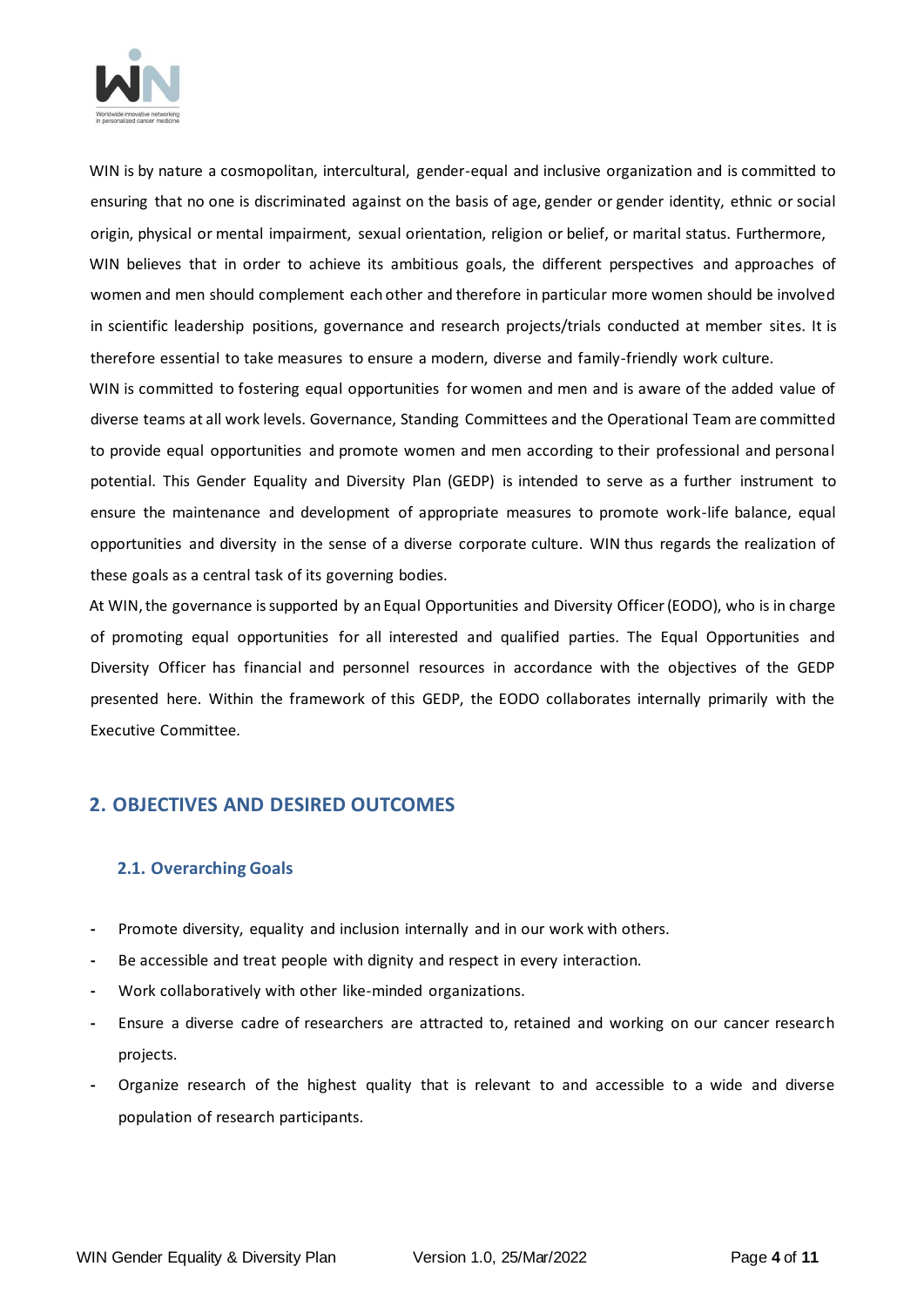

# <span id="page-4-0"></span>**2.2. Objectives and Desired Outcomes**

#### <span id="page-4-1"></span>**2.2.1. Data Collection**

#### **a. Data collection - Human Resources**

Appropriate data will be collected and updated such as age, gender and nationality.

#### **b. Data collection - Composition of governance bodies and committee members**

To ensure fairness in the nomination process, a balanced composition of governance bodies and committee members regarding gender, age and nationality is required.

#### **c. Data collection - Project/trials organized by WIN and publications**

Particular attention will be given to the constitution of teams in research projects organized and/or sponsored by WIN.

Although the academic and industry member-institutions will be responsible to designate the relevant staff from their institution who will participate in WIN projects, WIN will make significant efforts to request a fair representation of women and ensure adequate diversity, that is also expected to be reflected in the publications produced.

#### **d. Data collection - Scientific events**

Scientific events are key for the dissemination of scientific knowledge as well as for career development via networking and visibility. A balanced composition of speakers at the WIN international Symposia will be sought as it is important to promote women in science by giving visibility to their excellence and by giving them the opportunity to serve as role models.

#### **e. Data collection - Monitoring and reporting**

The data collected in the sections above serve as a basis for regular monitoring of the dimensions of gender, age and nationality in order to update already established measures and implement new ones.

#### **2.2.2. Gender Balance in Leadership and Decision-making**

<span id="page-4-2"></span>Based on the data collected, adequate resources will be made available and measures will be implemented to reach gender equality and to increase the diversity dimensions.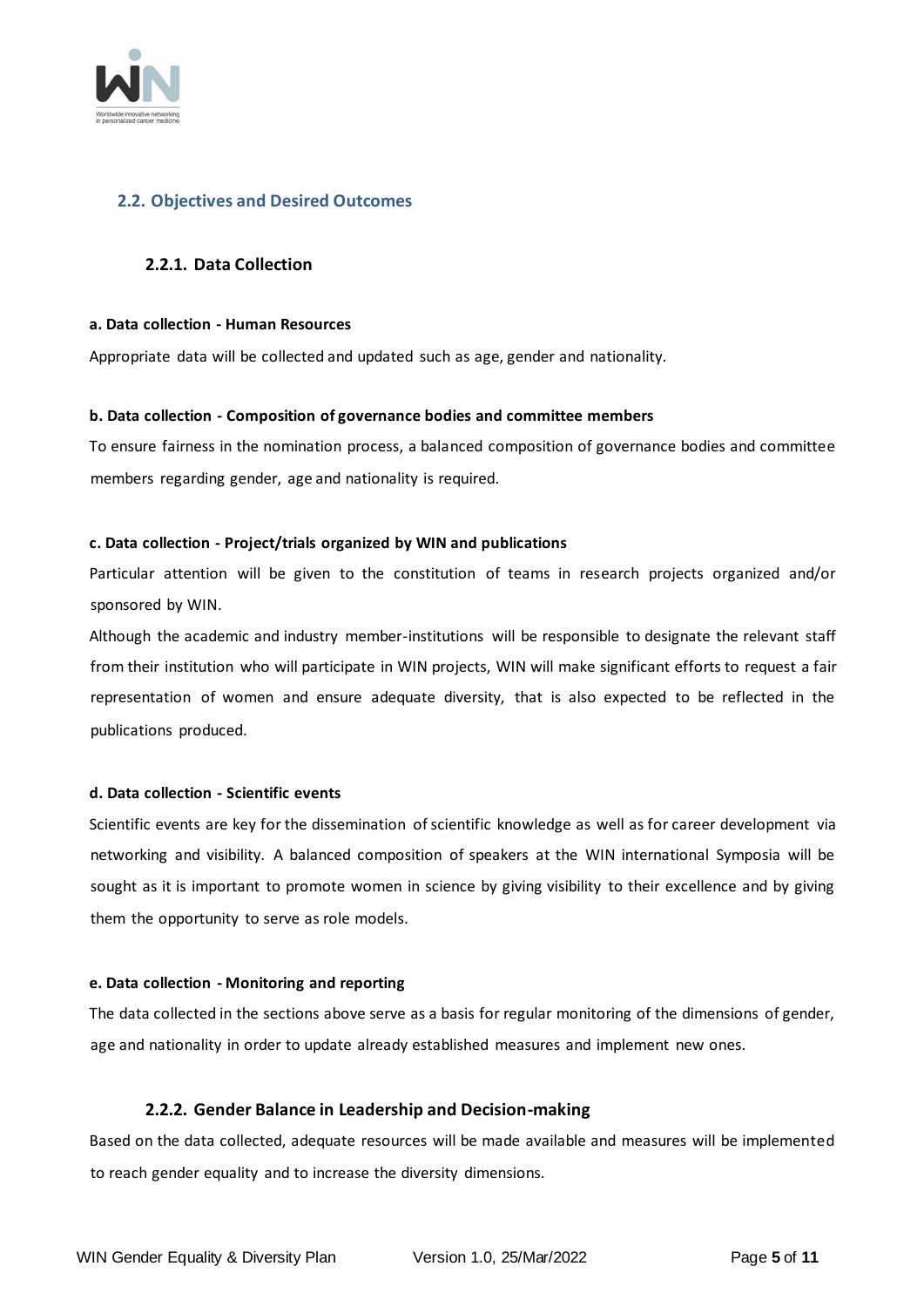

#### **a. Diversity and inclusion – Working culture, infrastructure and events**

WIN offers a multicultural working environment. WIN includes 35 members based in 18 countries across the globe (Belgium, Brazil, Canada, China, Denmark, France, Germany, India, Israel, Japan, Jordan, Luxembourg, Mexico, Romania, Russia, Spain, UK, USA) covering 13 time zones.

#### **b. Gender balance and diversity – Governance composition**

A balanced composition of committee and other governance participants will be sought in order to ensure the quality and fairness of the nomination and election process.

#### **c. Gender-neutral communication**

WIN will implement gender-neutral communication in words and images to avoid stereotypes and ensure fair communication in all internal and external communication.

#### **d. Unconscious bias**

All WIN leadership, operational team and research teams are encouraged to participate in seminars raising awareness for unconscious bias in leadership position selection and recruitment.

#### **2.2.3. Work-life Balance**

<span id="page-5-0"></span>WIN fully supports measures to ensure an optimal work-life balance of its employees. All measures mentioned below will be continued during the term period of this GEDP.

#### **Flexibility at work, balancing family life, care and work**

At WIN, family-oriented, flexible adjustment of working hours, tele- and remote working can be arranged, based on the needs of employees and in response to changing conditions. Flexibility and remote working became essential during the COVID-19 pandemic, and WIN reacted promptly by enlarging the contingent of virtual desktops to reach 100% of its employees, to maintain productivity in all areas.

WIN is cognizant of the needs of parents with children of young age. WIN is flexible to allow those employees to drop off and pick up their children from school or child care and to allow flexible dates of holidays.

#### **2.2.4. Gender Dimension in Research**

<span id="page-5-1"></span>WIN is committed to incorporating gender equality in its research and innovation priorities and to integrating the processes for ensuring that sex and gender analysis is considered in the design and outputs of research.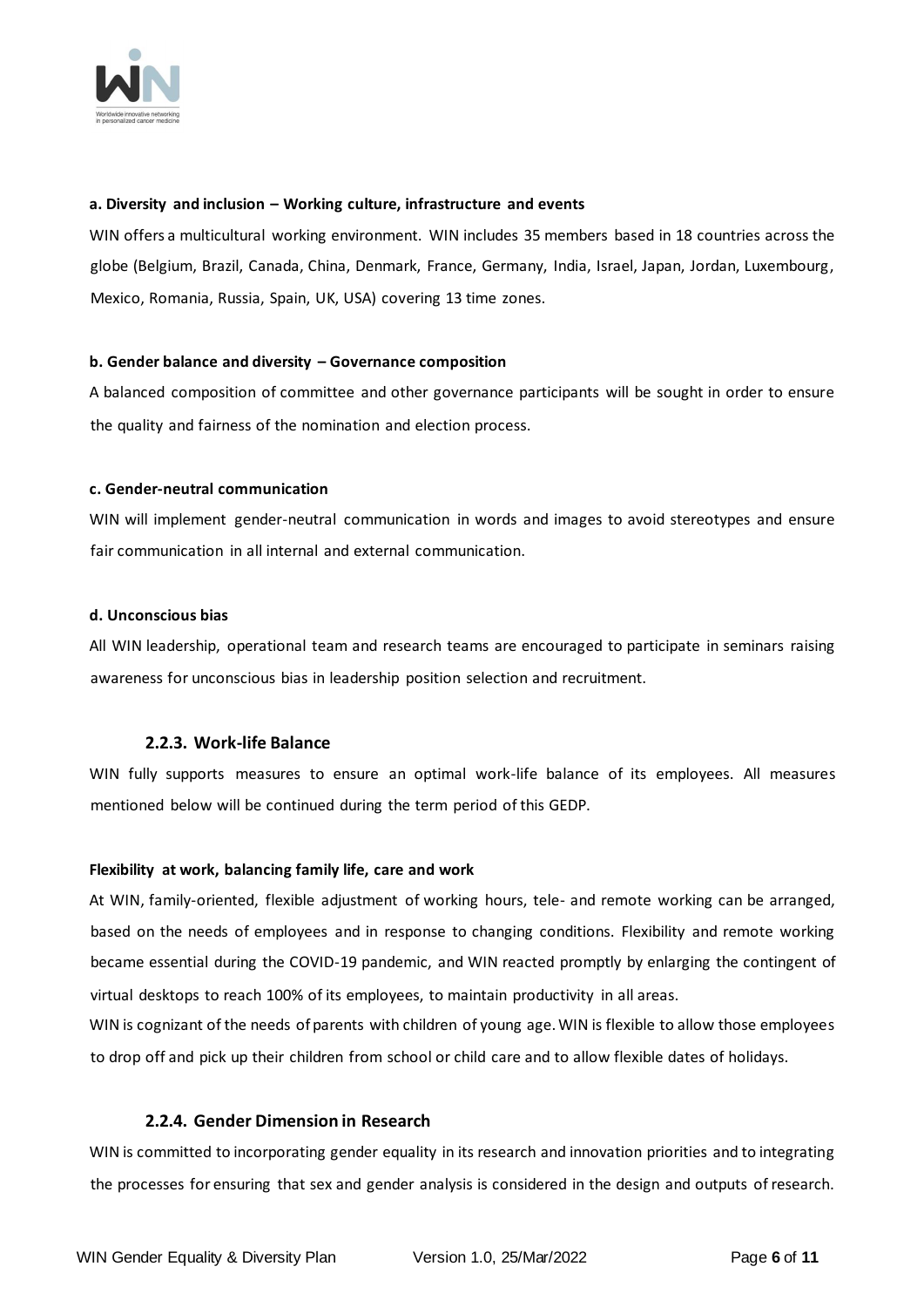

Integrating the gender dimension into educational activities such as the WIN symposia, is essential for the appropriate training of the next generation of researchers. Indeed, looking at potential sex and/or gender differences and at gender equality-related issues will enhance research excellence, reproducibility and creativity, behaviours and attitudes, and add value to the societal relevance of research and innovation.

#### **2.2.5. Measures against Harassment and Discrimination**

<span id="page-6-0"></span>WIN is strongly committed to combating harassment and discrimination that often originate from unconscious biases. Employees and other staff working on WIN projects will be encouraged to reach out to the EODO to discuss any issue that will be promptly addressed with the governance.

# <span id="page-6-1"></span>**3. BASELINE DATA AND TARGETS**

WIN is demonstrating its dedication to maintaining gender equality by achieving a high level of representation of women in the Operational Team employees reaching 75% female and 25% male. WIN will endeavor to maintain its ambitious goal with new hires.

The ongoing Trial Team, constituted by WIN employees and assigned individuals from the cancer center members of WIN, also displays a strong representation of women reaching 70% and 30% men.

On the other hand, the analysis below indicates that women are currently underrepresented in the WIN association's governance bodies. Official member institution representatives are nominated by the member institutions themselves, and not by WIN.

The governance elections take place every two years. The target for the next elections (Jan 2024) will be to encourage the member institutions to increase the number of women nominated as official representatives. Although WIN does not have any real influence to enforce such strategy on behalf of its members, it will be an important duty to share with the WIN members our commitment towards gender equality and our willingness to work with like-minded institutions.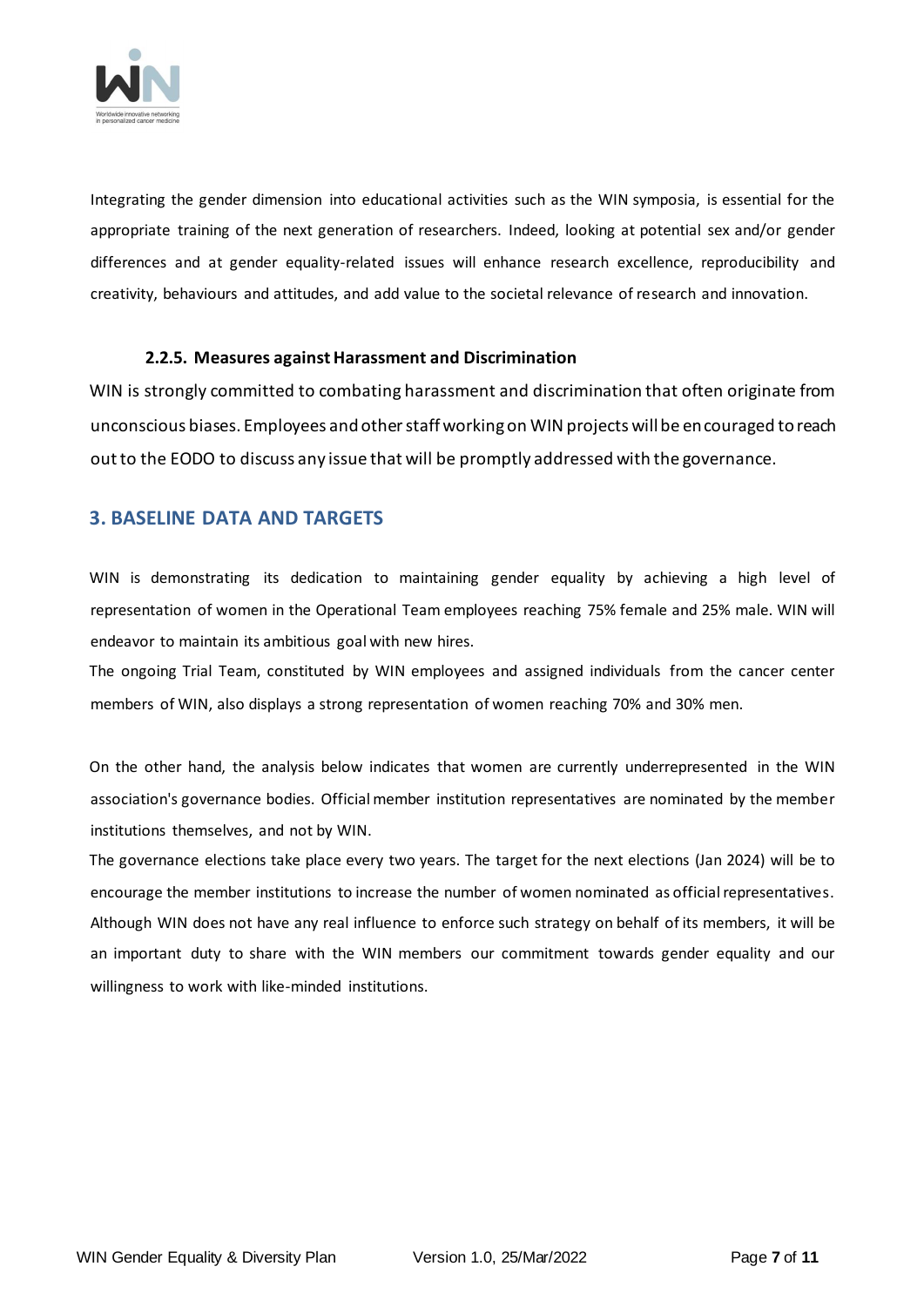

| <b>Baseline data</b>                                                                                                                                                                                                                                                                                                                                 | <b>Target</b>                                 | <b>Timeline</b> |
|------------------------------------------------------------------------------------------------------------------------------------------------------------------------------------------------------------------------------------------------------------------------------------------------------------------------------------------------------|-----------------------------------------------|-----------------|
| <b>General Assembly</b>                                                                                                                                                                                                                                                                                                                              |                                               |                 |
| The General Assembly is composed by two appointed<br>official representatives from each member institution;<br>its current composition is 85% male and 15% female.<br>Members are primarily French nationals (15%), North<br>American (15%), Spanish (13%), Israeli (11%), other<br>four European nationalities (15%), and other 9<br>nationalities. | Increase in %age of female<br>representation. | Jan 2024        |
| <b>Executive Committee</b>                                                                                                                                                                                                                                                                                                                           |                                               |                 |
| The Executive Committee is elected by the general<br>assembly representatives of the member-institutions.<br>Its current composition is 67% male and 33% female.<br>Members are primarily French nationals (44%) and<br>American (22%).                                                                                                              | Increase in %age of female<br>representation. | Jan 2024        |
| <b>Directorate</b>                                                                                                                                                                                                                                                                                                                                   |                                               |                 |
| The Directorate is elected by the general assembly<br>representatives of the member-institutions. Its current<br>composition is 94% male and 6% female. Members are<br>primarily French nationals (24%), American (24%) and<br>Israeli (12%).                                                                                                        | Increase in %age of female<br>representation. | Jan 2024        |
| <b>Operational Team</b>                                                                                                                                                                                                                                                                                                                              |                                               |                 |
| The Operational Team employees are 75% female and<br>25% male (with advisors are 50% female and 50%<br>male).                                                                                                                                                                                                                                        |                                               |                 |
| <b>Trial Teams</b>                                                                                                                                                                                                                                                                                                                                   |                                               |                 |
| The ongoing trial team participants are 70% female and<br>30% male. Participants are primarily American (43%),<br>Israeli (22%), Spanish (14%), from Luxembourg (14%)<br>and French (8%).                                                                                                                                                            |                                               |                 |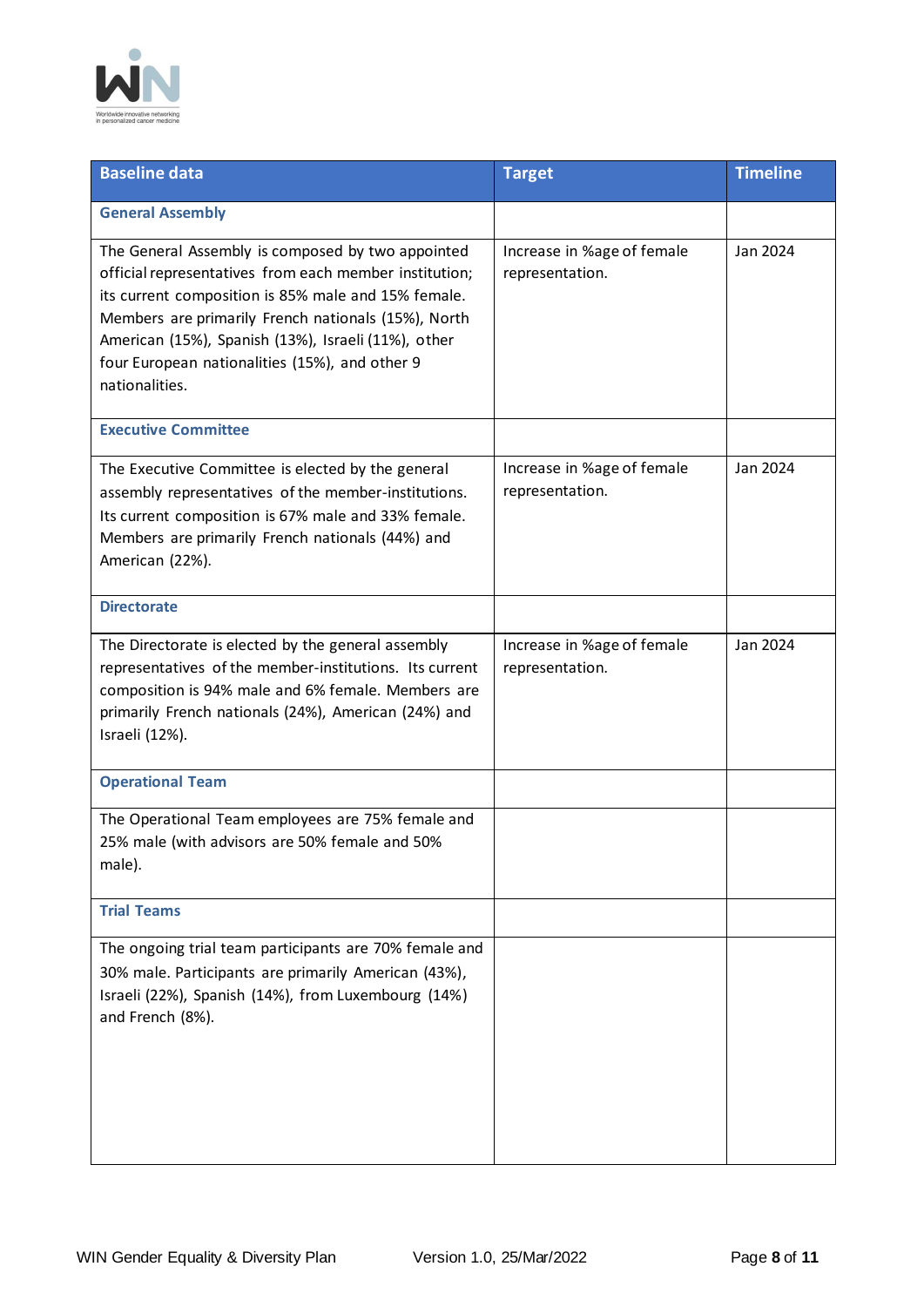

| <b>Baseline data</b>                                                                                                                                                                                                                                                                                                                                                                                                                             | <b>Target</b>                                                                                                                                        | <b>Timeline</b>               |
|--------------------------------------------------------------------------------------------------------------------------------------------------------------------------------------------------------------------------------------------------------------------------------------------------------------------------------------------------------------------------------------------------------------------------------------------------|------------------------------------------------------------------------------------------------------------------------------------------------------|-------------------------------|
| <b>Annual Symposium Speakers</b>                                                                                                                                                                                                                                                                                                                                                                                                                 |                                                                                                                                                      |                               |
| The most recent symposium in 2019, speakers were<br>75% male and 25% female. Speakers were mainly<br>geographically based in the Americas (48%), Europe<br>(22%), Middle East and Africa (17%) and Asia (13%).<br>Speakers' nationality comprised of mainly American<br>nationals (49%), British (11%), French (11%), Israeli<br>(11%) and others including Canadian, Chinese, Indian,<br>Japanese, Jordanian, Russian and Spanish respectively. | Increase in %age of female<br>representation by inviting<br>more women as speakers.                                                                  | Planning<br>symposium<br>2023 |
| <b>Annual Symposium Audience</b>                                                                                                                                                                                                                                                                                                                                                                                                                 |                                                                                                                                                      |                               |
| At the most recent symposium in 2019, audience were<br>65.5% male and 34.5% female.<br>The audience were mainly geographically based in the<br>Europe (52%), Americas (23%), Middle East and Africa<br>(14%), Asia (11%) and Oceania (1%).                                                                                                                                                                                                       | Increase in %age of female<br>representation by inviting<br>more diverse audience<br>including women to send<br>abstracts through our<br>newsletter. | Planning<br>symposium<br>2023 |

# <span id="page-8-0"></span>**4. ACTIONS THAT ARE OR WILL BE TAKEN BY THE ORGANIZATION**

# <span id="page-8-1"></span>**4.1. Publication**

The Gender Equality Plan is published on the WIN official website and signed by the Chairman of the organization.

# <span id="page-8-2"></span>**4.2. Dissemination**

The Gender Equality Plan has been actively communicated and approved by the WIN governance bodies and the WIN Operational Team.

# <span id="page-8-3"></span>**4.3. Progress Report**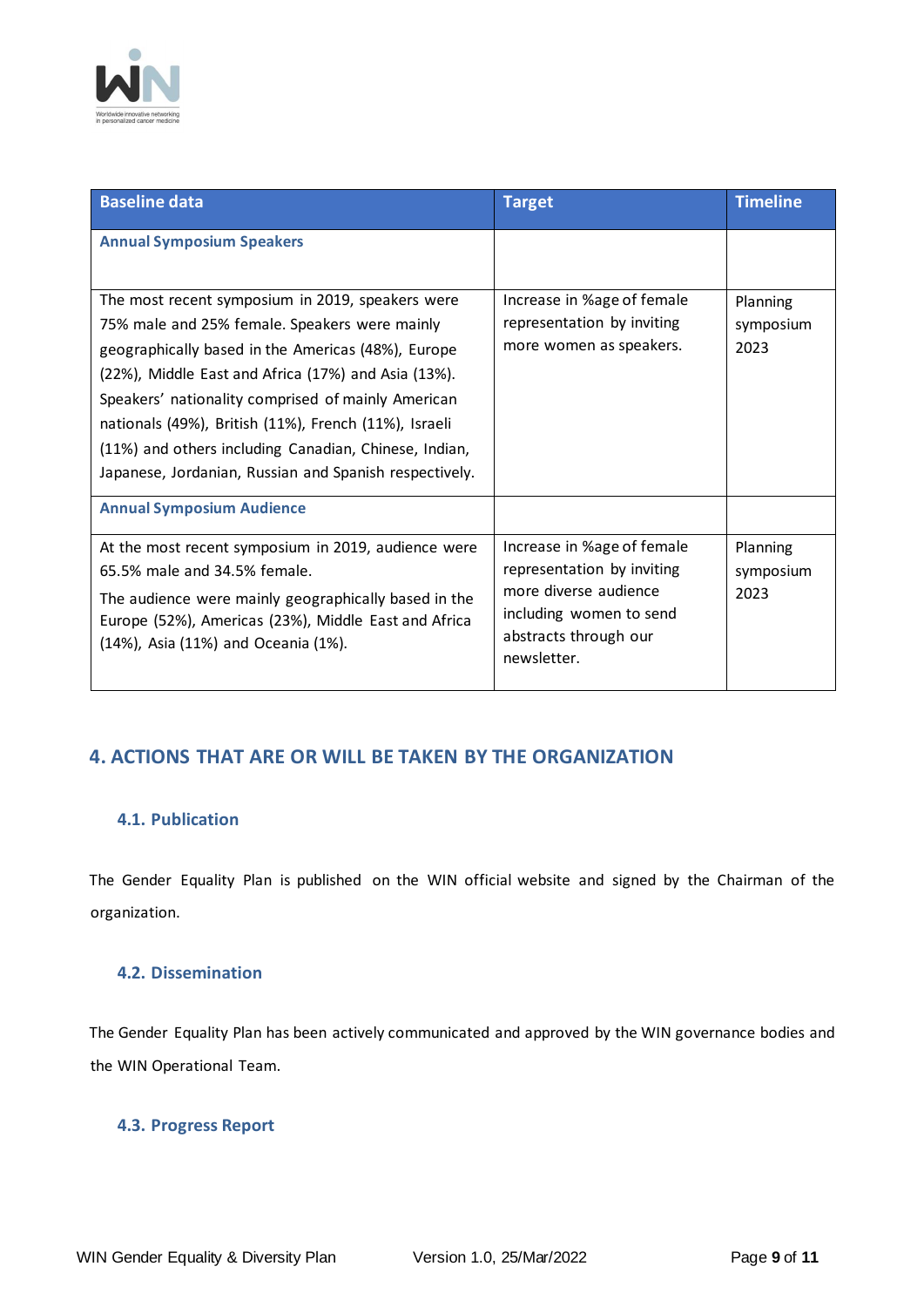

An annual progress report will be provided to allow ongoing organizational review of the impact of the plan as well as keeping the wider community informed and engaged in the organization's progress towards gender equality.

#### <span id="page-9-0"></span>**4.4. Dedicated Resources**

A dedicated gender equality function was created whereby responsibility will be assumed by the Chief Medical Officer, seconded by the Director of Operational Team. This Equal Opportunities and Diversity Officer (EODO) will be in charge of collecting the necessary data for analyses and monitoring and coordinating, cooperating and engaging with the necessary stakeholders so that the Gender Equality Plan with the support of the governance is followed.

#### <span id="page-9-1"></span>**4.5. Data Collection and Monitoring**

The EODO will collect data on the gender, age and nationality of WIN personnel, WIN projects/trials, WIN governance bodies and WIN symposium speakers. The EODO will monitor the data at least on a yearly basis in order to inform the governance of the progress or divergence to the Gender Equality and Diversity Plan to decide on corrective measures. The data will be published and updated annually on the internet pages of the WIN website according to the EU guidelines.

# <span id="page-9-2"></span>**4.6. Improving Gender Balance in Leadership and Decision-making**

The EODO will collect, monitor and report on gender and nationality of members of the governance body and committees.

Upon governance election time, communication will be made throughout the member institutions to invite them to nominate more women and underrepresented minorities so that an increase in the percentage of women and minorities on the WIN governance bodies can be achieved.

#### **Communication**

WIN will implement gender-neutral communication in words and images to avoid stereotypes and ensure fair communication in all internal and external communication.